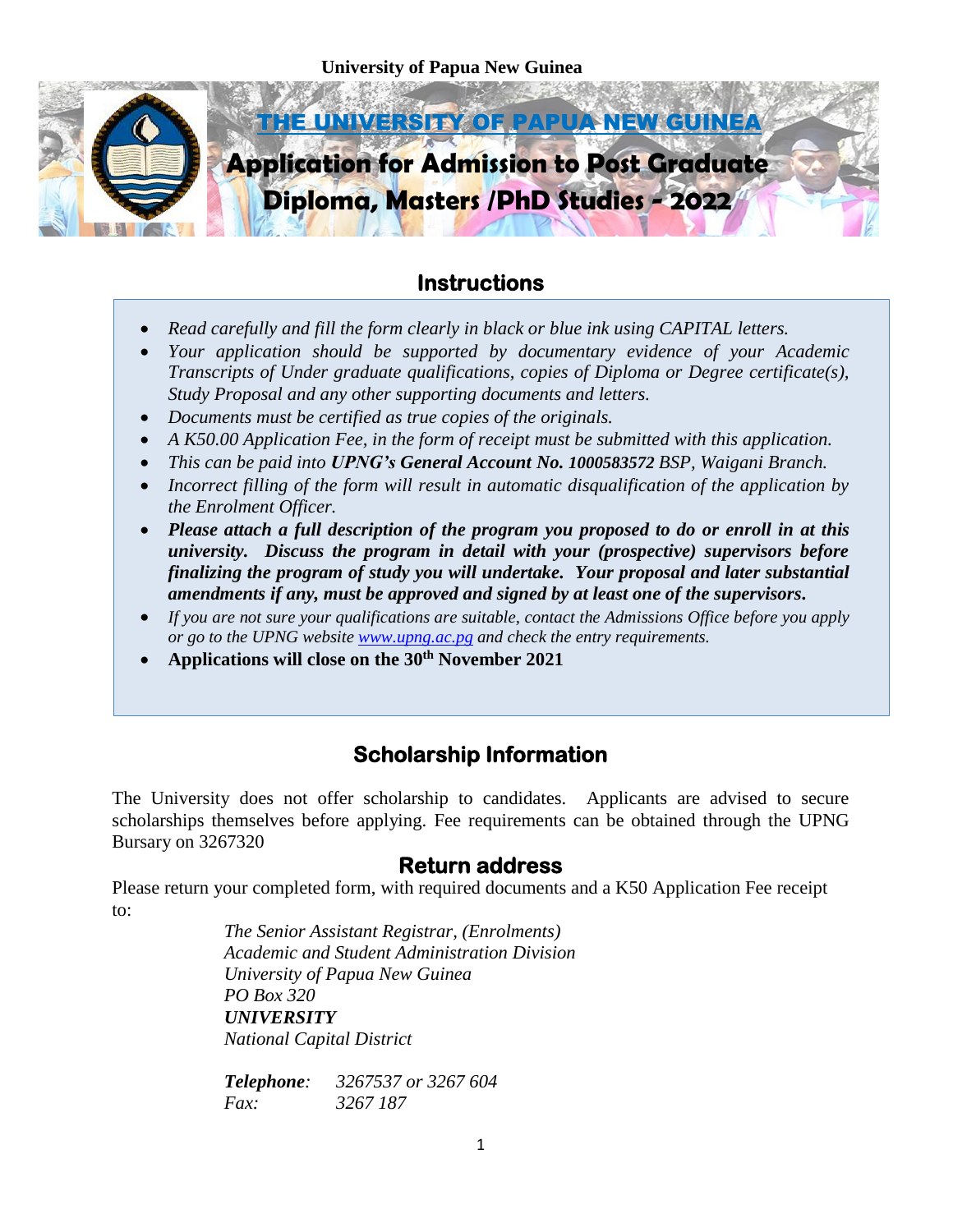## **1: PERSONAL DETAILS**

| Gender:                            | <b>Male</b>                                 | <b>Female</b>                                                |  |
|------------------------------------|---------------------------------------------|--------------------------------------------------------------|--|
| Date of Birth:                     |                                             | <b>Place of Birth:</b>                                       |  |
| <b>Province</b>                    |                                             | <b>Nationality:</b>                                          |  |
|                                    | <b>Nature of Employment</b> (if applicable) |                                                              |  |
| <b>Address for Correspondence:</b> |                                             |                                                              |  |
|                                    |                                             |                                                              |  |
| Mobile Phone:                      |                                             | E-mail:                                                      |  |
|                                    | <b>ENROL IN? Eg: SMHS - HEALTH SCIENCES</b> | 2: IN WHICH SCHOOL/STRAND OF THE UNIVERSITY DO YOU INTEND TO |  |
|                                    |                                             |                                                              |  |

**POST GRADUATE DIPLOMA:** 

# **MASTERS:**

### **DOCTOR OF PHILOSOPHY: (PhD)**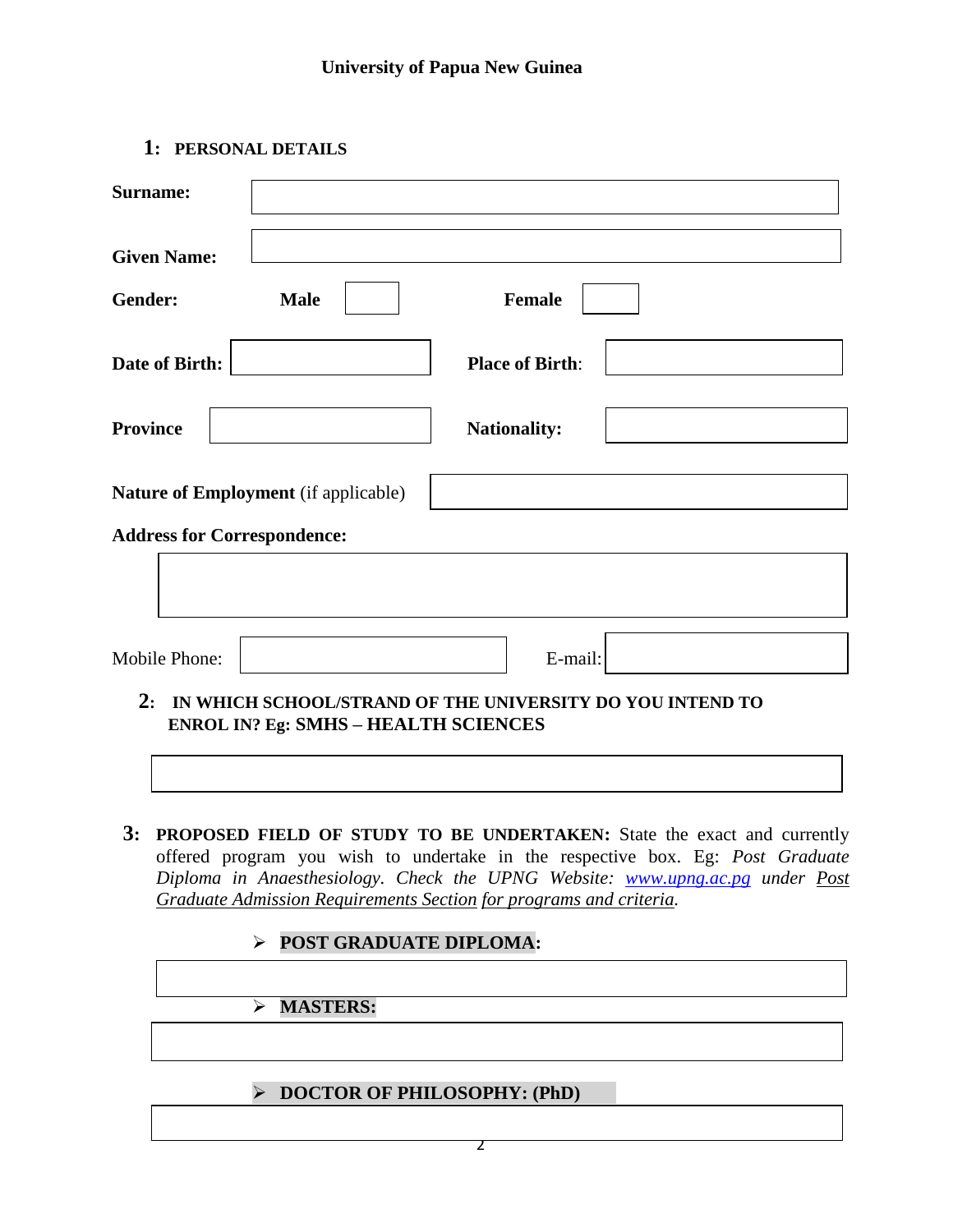#### **University of Papua New Guinea**

**4: STATUS OF ENROLMENT**: Please indicate the mode of attendance by which you wish to study

|    | Fulltime                               |                                    | Part-time |  |  |  |
|----|----------------------------------------|------------------------------------|-----------|--|--|--|
| 5: | <b>SCHOLARSHIP AWARDING AUTHORITY:</b> |                                    |           |  |  |  |
|    |                                        | (If Staff of UPNG state position): |           |  |  |  |
|    |                                        |                                    |           |  |  |  |

### **6: HAVE YOU EVER BEEN ENROLLED AT UPNG?**

If yes, please provide the following:

**Award(s) or qualification(s)**

**Year of awards**

**7: NAMES AND ADDRESSES OF MEMBERS OF THIS UNIVERSITY AND NAMES OF OTHER PEOPLE IN PAPUA NEW GUINEA (if any) WHO HAVE BEEN CONSULTED AND WHO COULD BE CONSIDERED ABOUT THIS APPLICATION:**

#### **8: GIVE THE NAME AND ADDRESS OF ONE PERSON WHO COULD BE APPROACHED FOR A COMMENT ON YOUR PREVIOUS ACADEMIC PERFORMANCE AND QUALIFICATIONS TO UNDERTAKE A HIGHER DEGREE PROGRAM:**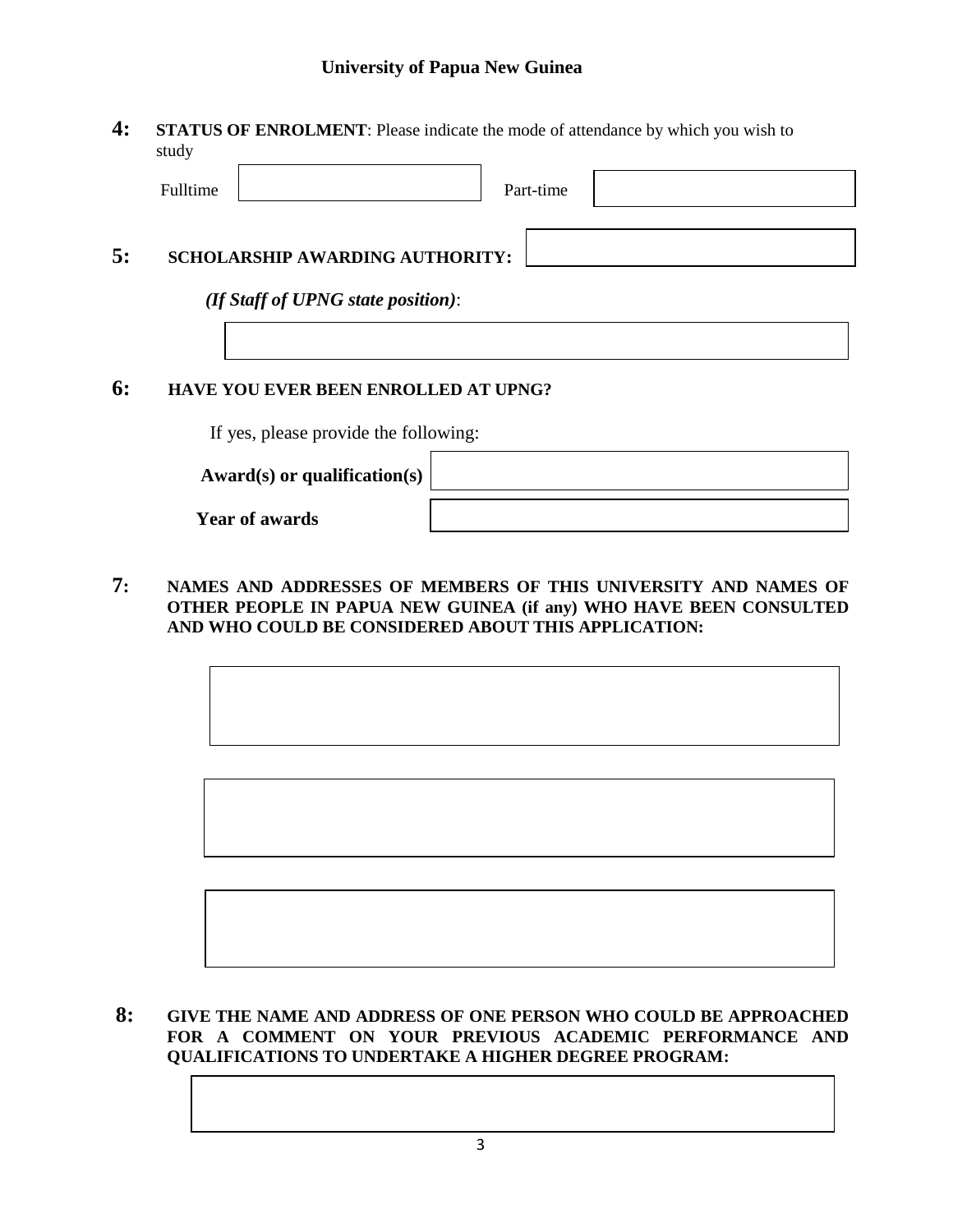### **9: DETAILS OF ACADEMIC QUALIFICATIONS CAREER AT TERTIARY LEVEL:**

| <b>DATE OF</b>    | <b>INSTITUTION</b> | <b>COURSE/PROGRAM</b> | <b>DEGREE/DIPLOMA</b> |
|-------------------|--------------------|-----------------------|-----------------------|
| <b>GRADUATION</b> |                    |                       | <b>AWARDED</b>        |
|                   |                    |                       |                       |
|                   |                    |                       |                       |
|                   |                    |                       |                       |
|                   |                    |                       |                       |
|                   |                    |                       |                       |
|                   |                    |                       |                       |
|                   |                    |                       |                       |

#### *Please provide certified copies of your Degree/Diploma certificates and academic transcripts.*

If you have changed your name since attending the above institution(s), please state your legal current name and provide evidence of change of name. The name you will enter here must be the same as the one entered in the personal detail section.

**10: DESCRIBE WITH DATES, THE RESEARCH TRAINING AND EXPERIENCE YOU HAVE HAD IN FIELDS RELEVENT TO THE ONE IN WHICH-YOU PROPOSE TO WORK:** Among the things you may wish to include are: • why you are applying for this course • how your previous education and experience relates to this course of study • how this course fits into your long-term academic or career plans. Please use this section to include this information, and continue or write on a separate sheet if necessary.

\_\_\_\_\_\_\_\_\_\_\_\_\_\_\_\_\_\_\_\_\_\_\_\_\_\_\_\_\_\_\_\_\_\_\_\_\_\_\_\_\_\_\_\_\_\_\_\_\_\_\_\_\_\_\_\_\_\_\_\_\_\_\_\_\_\_\_\_\_\_\_\_\_\_\_\_\_\_\_\_\_\_\_\_\_\_ \_\_\_\_\_\_\_\_\_\_\_\_\_\_\_\_\_\_\_\_\_\_\_\_\_\_\_\_\_\_\_\_\_\_\_\_\_\_\_\_\_\_\_\_\_\_\_\_\_\_\_\_\_\_\_\_\_\_\_\_\_\_\_\_\_\_\_\_\_\_\_\_\_\_\_\_\_\_\_\_\_\_\_\_\_\_ \_\_\_\_\_\_\_\_\_\_\_\_\_\_\_\_\_\_\_\_\_\_\_\_\_\_\_\_\_\_\_\_\_\_\_\_\_\_\_\_\_\_\_\_\_\_\_\_\_\_\_\_\_\_\_\_\_\_\_\_\_\_\_\_\_\_\_\_\_\_\_\_\_\_\_\_\_\_\_\_\_\_\_\_\_\_

\_\_\_\_\_\_\_\_\_\_\_\_\_\_\_\_\_\_\_\_\_\_\_\_\_\_\_\_\_\_\_\_\_\_\_\_\_\_\_\_\_\_\_\_\_